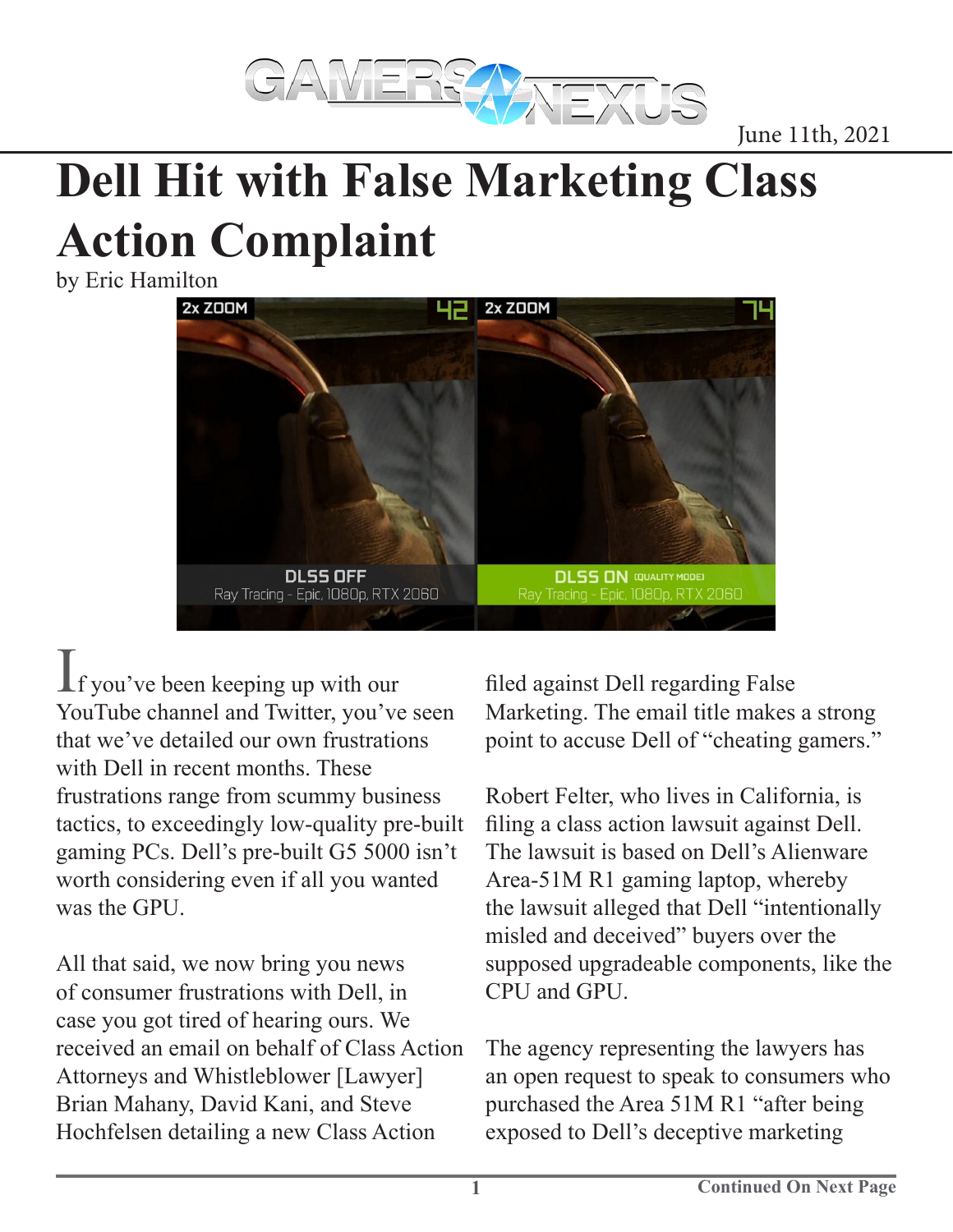campaign." The agency wants Area 51M R1 owners to contact it with the spec of the laptop and location of purchase. You can contact them at inquiries $\omega$ elitelawyermanagement.com.

The crux of the issue is Dell's marketing around an upgradeable laptop. When the Alienware Area-51M R1 was announced and launched in 2019, its marketing was heavily tinged with upgradability as the central feature. According to the lawsuit, Dell never clearly defined the limitations of that upgradability -- at least not before users bought the R1 model.

It seems Dell didn't clarify how upgradable these machines were until it launched the second model, the Alienware Area-51M R2. This is where the lawsuit starts to gain traction. With the release of the R2, Dell stated that the R1's upgrade path for CPUs and GPUs would be limited to models within that same generation -- that is, Intel's 9th-gen CPUs and Nvidia's RTX 20-series. The newer R9 was much the same, although its CPUs would be locked to Intel's 10th-gen line. The problem is that systems shipping with the flagship 9000-series CPUs would clearly have no upgrade path at all, being unable to socket 10-series and being devoid of superior 9-series CPUs. It is, therefore, not upgradeable. It is, however, downgradeable, but that's not really a

selling point.

The GPUs were perhaps the most limited, as users could only upgrade the GPU through GPU upgrade kits that used Dell's proprietary Dell Graphics Form Factor (DGFF) modules. The lawsuit points-out that Dell's initial marketing and documentation never mentioned this, and misled users into believing that the CPU and GPU were upgradable beyond the current generation, akin to desktops. In fact, Dell's marketing called this a "mobile desktop," which the Complaint says "further cements its alleged material capability that the Area 51M is upgradeable in the same way a desktop is upgradeable."

This apparently became a problem when owners of the original R1 wanted to upgrade their Intel 9th-gen CPU to one of Intel's 10th-Gen CPUs.

Anyone buying the highest-end model would not be able to upgrade. The easy way out would have been for Dell to only ship this with a 9700K, but that wasn't the case.

Furthermore, according to the filing:

"After his purchase, Plaintiff later inquired about upgrading his Area 51M's Core Components but learned that, contrary to Dell's repeated promises that the Area 51M is upgradable, none of the Area